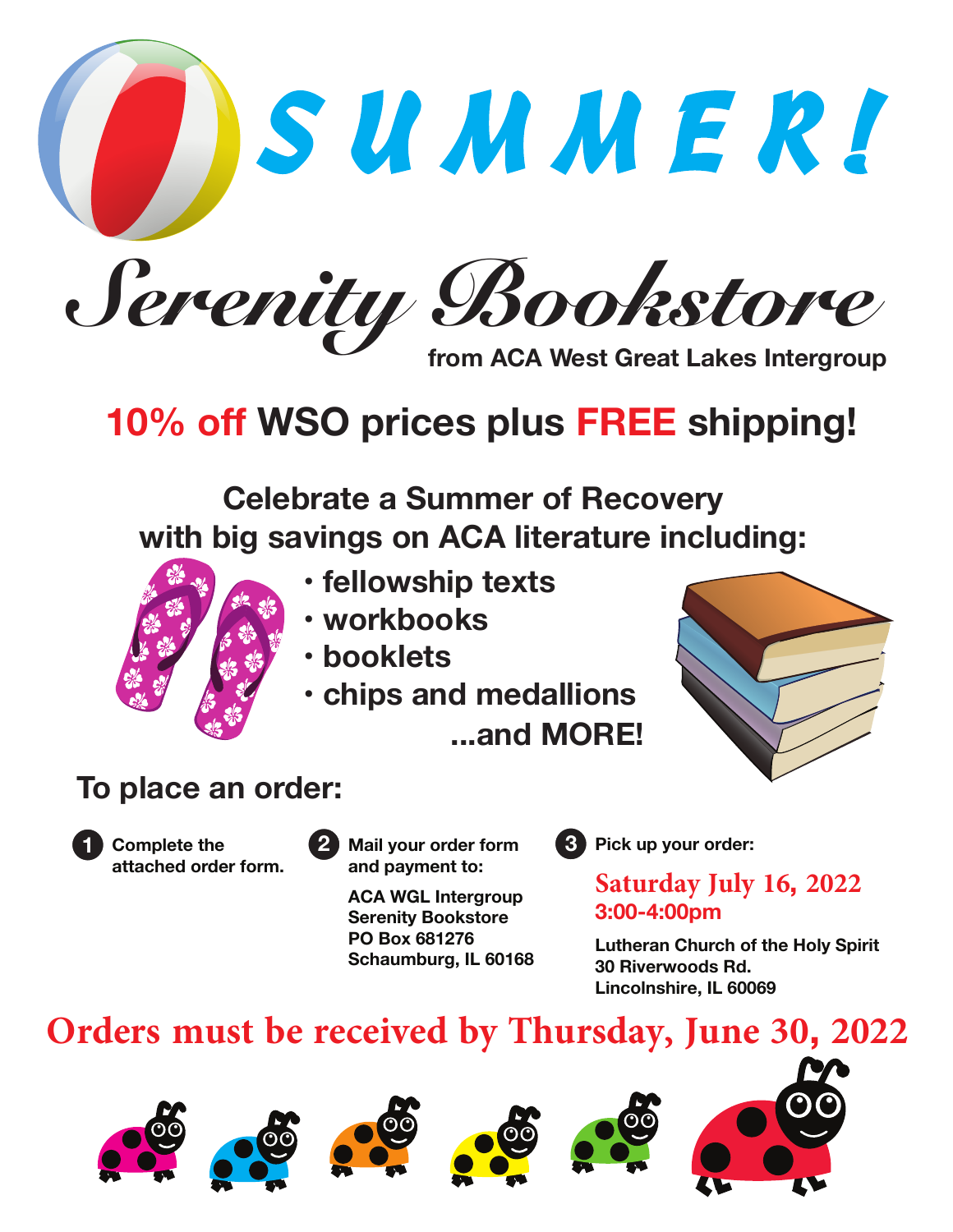

# **Serenity Book Store Order Form**

| <b>MEETING</b><br>(Day/Location):             | REQUIRED .<br><b>REQUIRED • REQUIRED • REQUIRED</b> |                  |  |  |
|-----------------------------------------------|-----------------------------------------------------|------------------|--|--|
| <b>ORDER PLACED BY</b><br>(First Name):       |                                                     | Phone/<br>email: |  |  |
| <b>ORDER TO BE PICKED BY</b><br>(First Name): |                                                     | Phone/<br>email: |  |  |

| Item                                                                  | <b>WSO List</b><br>Price | 10%<br><b>Discount</b> | Quantity | <b>Total Price</b> |  |  |
|-----------------------------------------------------------------------|--------------------------|------------------------|----------|--------------------|--|--|
| <b>BOOKS</b>                                                          |                          |                        |          |                    |  |  |
| Fellowship Texts (BRB) Hard Cover                                     | \$21.00                  | \$18.90                |          |                    |  |  |
| 12 Step Workbook                                                      | \$14.00                  | \$12.60                |          |                    |  |  |
| <b>Meditation Book Hard Cover</b>                                     | \$12.00                  | \$10.80                |          |                    |  |  |
| <b>Meditation Book Soft Cover</b>                                     |                          | \$10.80                |          |                    |  |  |
| Laundry List Workbook                                                 |                          | \$12.60                |          |                    |  |  |
| <b>!!!! NEW !!!! Loving Parent Guidebook</b>                          |                          | \$12.60                |          |                    |  |  |
| <b>BOOKLETS</b>                                                       |                          |                        |          |                    |  |  |
| Newcomer Booklet                                                      | \$4.50                   | \$1.35                 |          |                    |  |  |
| <b>Identity Papers</b>                                                | \$2.00                   | \$1.80                 |          |                    |  |  |
| Good Enough Group                                                     | \$2.50                   | \$2.25                 |          |                    |  |  |
| Cross Talk                                                            | \$2.50                   | \$2.25                 |          |                    |  |  |
| <b>TRI-FOLDS</b>                                                      | <b>Number</b><br>of SETS |                        |          |                    |  |  |
| Finding Emotional Sobriety (Set of 10)                                | \$2.00                   | \$1.80                 |          |                    |  |  |
| 25 Questions (Set of 10)                                              | \$2.00                   | \$1.80                 |          |                    |  |  |
| ACA Essentials (Set of 10)                                            | \$2.00                   | \$1.80                 |          |                    |  |  |
| ACA Is (Set of 10)                                                    | \$2.00                   | \$1.80                 |          |                    |  |  |
| ACA Sponsorship: Fellow Traveler (Set of 10)                          | \$2.00                   | \$1.80                 |          |                    |  |  |
| Conducting a Business Meeting (Set of 10)                             | \$2.00                   | \$1.80                 |          |                    |  |  |
| Early History of ACA (Set of 10)                                      | \$2.00                   | \$1.80                 |          |                    |  |  |
| Hospitals & Institutions (Set of 10)                                  | \$2.00                   | \$1.80                 |          |                    |  |  |
| Hosting an ACA Sponsorship Workshop (Set of 10)                       | \$2.00                   | \$1.80                 |          |                    |  |  |
| Issues for Meetings (Set of 10)                                       | \$2.00                   | \$1.80                 |          |                    |  |  |
| Literature Policy (Set of 10)                                         | \$2.00                   | \$1.80                 |          |                    |  |  |
| Public Information (Set of 10)                                        | \$2.00                   | \$1.80                 |          |                    |  |  |
| Suggest Banking/Accounting Procedures (Set of 10)                     | \$2.00                   | \$1.80                 |          |                    |  |  |
| The Tool Bag (Set of 10)                                              | \$2.00                   | \$1.80                 |          |                    |  |  |
| 12 Concepts for ACA WSO & Suggested Commitment to Service (Set of 10) | \$2.00                   | \$1.80                 |          |                    |  |  |
| WSO Is(Set of 10)                                                     | \$2.00                   | \$1.80                 |          |                    |  |  |
| To the Beginner in All of Us (Set of 10)                              | \$2.00                   | \$1.80                 |          |                    |  |  |